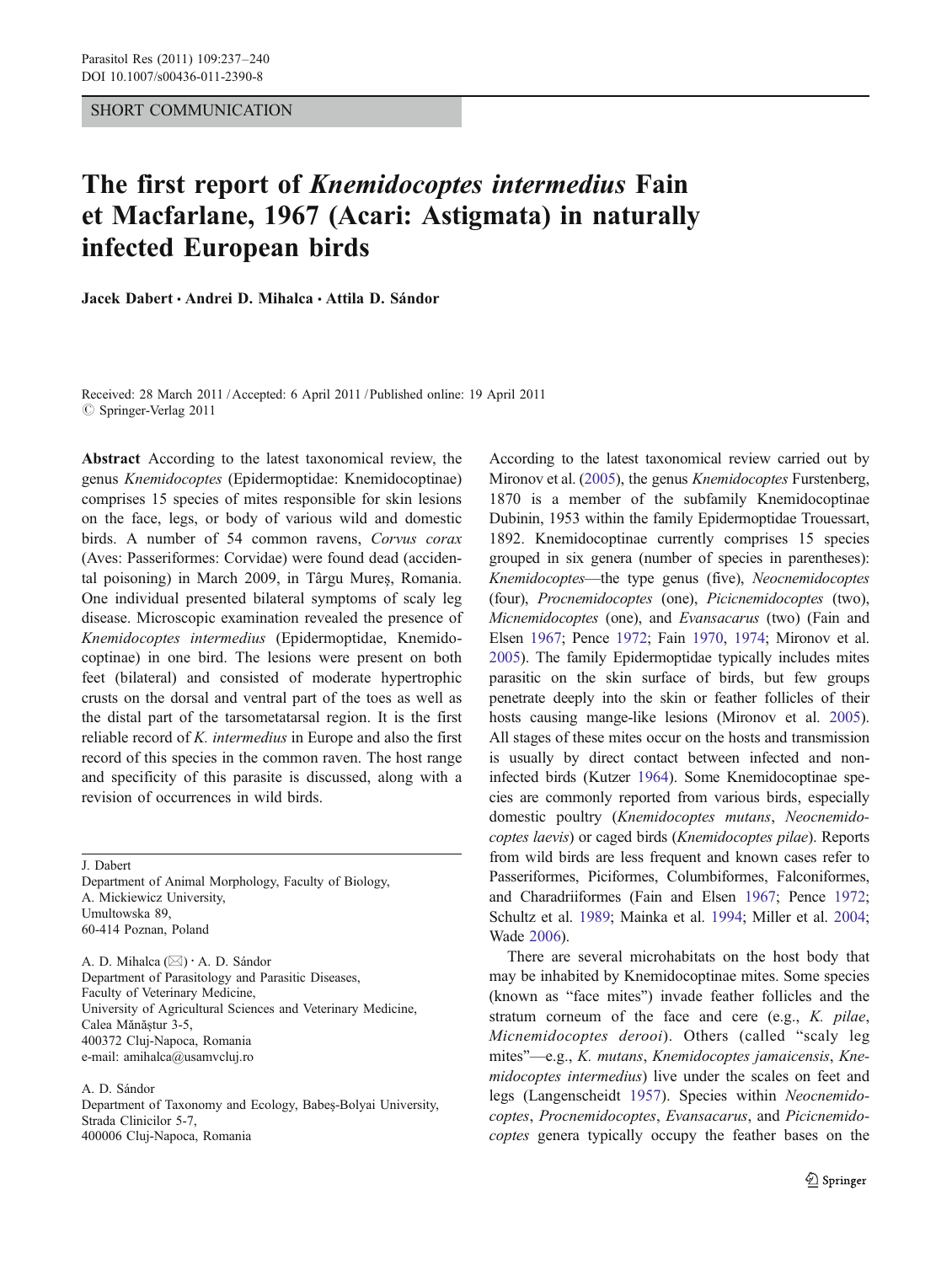<span id="page-1-0"></span>birds' body ("depluming itch mites"). There are species that may inhabit different microhabitats on the birds' body in different host species. It is the case of  $K$ . *mutans* which is a typical "scaly leg mite" in domestic fowl. However, in some cases, it inhabits also the bare face skin in poultry (Wall and Shearer [2001\)](#page-3-0) and Falconiformes (Schultz et al. [1989\)](#page-3-0). The same situation was described for K. pilae, species which can be detected normally on the face but sometimes also on the legs or vent area of budgerigars (Wall and Shearer [2001\)](#page-3-0).

The pathology associated with Knemidocoptinae infection in birds is very diverse, according to the location of the parasites. The conditions are well described in domestic and caged birds. The "scaly leg mite", K. mutans of Galliformes causes a white, scaly appearance of the feet which hardens in time and forms a crusty proliferative mass. Heavy infections may cause lameness and deformity of the feet, legs, and claws due to extensive hypertrophy of the stratum corneum (hyperkeratosis). As the disease progresses, birds stop feeding and death may occur (Wall and Shearer [2001](#page-3-0)). Among "face mites", the most well-known pathology is in budgerigars infected with K. pilae, characterized by beak overgrowth and deformity which impairs normal feeding and grooming behavior (Wall and Shearer [2001\)](#page-3-0). The "depluming itch mite" N. laevis of domestic Galliformes and Anseriformes burrows into the base of feather shafts particularly on the back, head, and neck causing intense scratching and feather loss (Wall and Shearer [2001](#page-3-0)). Histologically, the skin inflammation is invaded by heterophyles (Pass [1989](#page-3-0)).

Our paper reports for the first time the presence of  $K$ . intermedius in naturally infected birds (Corvus corax) from Europe with the description of the gross lesions caused by this mite.

A number of 54 common ravens, C. corax (Aves: Passeriformes: Corvidae) were collected on March 28, 2009, in Târgu Mureş, Central Romania (46.5376 N; 24.6088 E). All birds died of accidental poisoning in the previous few days and were transported to the laboratory in order to process a full veterinary survey. One individual presented bilateral symptoms of scaly leg disease. A skin scraping from the hyperkeratotic crusts was performed and cleared in lactophenol. Examination using regular light microscopy showed the presence of Knemidocoptinae mites. Under a binocular microscope, mites were individually collected and washed in 70% ethanol, mounted on slides using the Faure medium (Evans [1992](#page-3-0)) and examined under Olympus BX51 light microscope with Nomarski Differential Interference Contrast (DIC). Photos were made using a digital camera DP71 and processed by Helicon Focus 5.1.19 Pro and Helicon Filter 4.93.2 software. All measurements were done using the Cell\_D v.2.8.1235 software and are given in micrometers (μm). The nomenclature of morphological features and body and leg chaetotaxy follows that of Gaud and Atyeo ([1996\)](#page-3-0) adopted for epidermoptoid complex by Mironov et al. ([2005\)](#page-3-0).

The *Knemidocoptes* species found on *C. corax* belongs to the group of three Knemidocoptes species that are very similar to each other and difficult to distinguish: K. jamaicensis Turk, 1950; K. pilae Lavopierre et Griffiths, 1951; and K. intermedius Fain et Macfarlane, 1967. While K. pilae is a common parasite of parrots (Psittaciformes), the two remaining species are found on various Passeriformes, including Corvidae. The main distinguishing features between K. intermedius (Fig. 1) and K. jamaicensis are significantly larger dimensions of the former species (Table [1](#page-2-0)).

Out of the 54 examined birds, only one showed hyperkeratotic lesions on feet and claws (Fig. [2\)](#page-2-0). The lesions were present on both feet (bilateral) and consisted of moderate hypertrophic crusts on the dorsal and ventral part of the toes as well as the distal part of the tarsometatarsal region.

Fig. 1 Female K. intermedius from the legs of C. corax in Romania. Left, dorsal view. Right, ventral view (outlines of larvae are visible in the opisthosoma of the female)

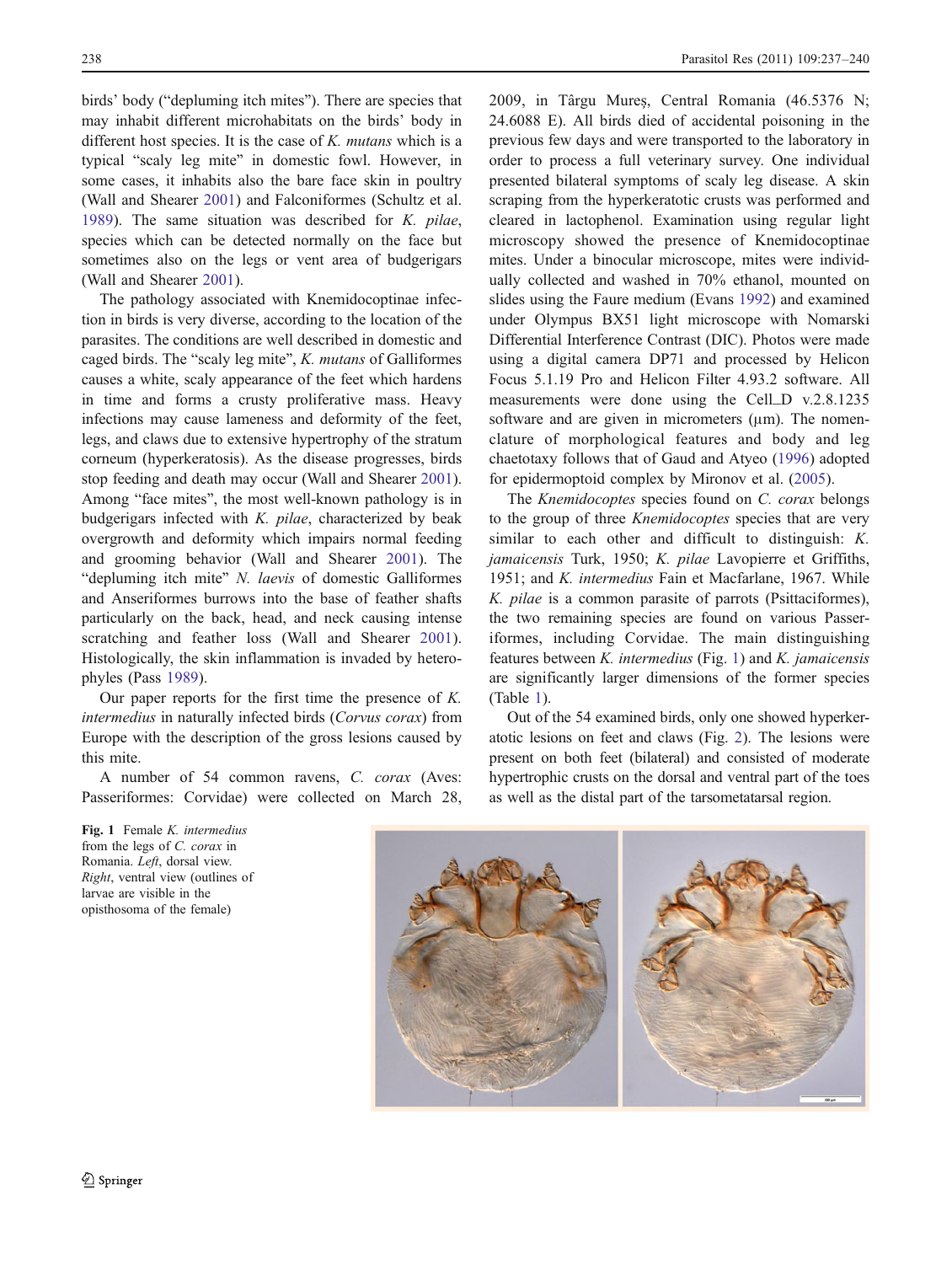| Character                   | K. intermedius (after Fain and<br>Elsen $1967$ | <i>K. intermedius</i> (present study) | K. jamaicensis (after Fain and<br>Elsen $1967$ |
|-----------------------------|------------------------------------------------|---------------------------------------|------------------------------------------------|
| Female idiosoma (L)         | 414–465                                        | 414 - 455                             | $315 - 359$                                    |
| Female idiosoma (W)         | $370 - 390$                                    | $360 - 389$                           | $260 - 330$                                    |
| Propodosomal shield (L)     | $54 - 66$                                      | $53 - 59$                             | $40 - 46$                                      |
| Propodosomal shield (W)     | $106 - 117$                                    | $109 - 119$                           | 78-99                                          |
| Chelicerae $(L)$            | $42 - 45$                                      | $43 - 44$                             | $36 - 40$                                      |
| Setae cp $(L)$              | $10 - 15$                                      | 17                                    | 6                                              |
| Setae $h2(L)$               | $118 - 150$                                    | $122 - 124$                           | $45 - 60$                                      |
| Anus (distance from margin) | Subterminal $(24-45)$                          | Subterminal (34)                      | Terminal $(-)$                                 |

<span id="page-2-0"></span>Table 1 Comparative morphology of  $K$ . intermedius and  $K$ . jamaicensis

 $L$  length,  $W$  width; all sizes are in micrometers)

Knemidocoptes intermedius was described by Fain and Macfarlane (in Fain and Elsen [1967](#page-3-0)) from the legs of a rufous-breasted accentor, Prunella strophiata (Passeriformes: Prunellidae) held captive in a private collection from England. This original account is rather confusing, at least from its epidemiological point of view. The type host, P. strophiata was imported in 1961 from the Himalaya region, somewhere between Pakistan and Upper Burma (exact locality not given). Initially, the bird was housed for 18 months together with other birds (species not given) and subsequently transferred to the London Zoo. After 9 months spent in the zoo, the bird was moved to a private collection where it was caged together with a congeneric blackthroated accentor, Prunella atrogularis (the later bird originated from the Ural Mountains—locality not given). The leg lesions appeared during the 3 years spent together with P. atrogularis. Thus, with high probability, the type host of K. intermedius, P. strophiata, was infected from P. atrogularis. Based on the circumstances of its initial find,



Fig. 2 The gross appearance of the lesions produced by  $K$ . intermedius in C. corax

one may question the geographical origin of the holotype. After its mysterious description, K. intermedius has been reported from various passeriform birds (Fain and Elsen [1967](#page-3-0); Jaensch et al. [2003](#page-3-0); Holz et al. [2005\)](#page-3-0). The single report in Corvidae was from Corvus tasmanicus from Australia (Mason and Fain [1988](#page-3-0)). Other reports of knemidocoptiasis in corvids refer to K. jamaicensis, collected from the American crow, Corvus brachyrhynchos in USA (Pence [1972\)](#page-3-0) and from the rook, Corvus frugilegus in England (Keymer and Blackmore [1964](#page-3-0)). Thus, the present record of K. intermedius is the first collection from the common raven, C. corax and, to our knowledge, the first report of this mite species in a wild bird of genuine European origin.

Among Knemidocoptinae, some species are known as oviparous some as viviparous. However, there are still several species for which the reproductive biology is not elucidated. Our observations show that K. intermedius is a viviparous species (Fig. [1](#page-1-0), right).

The gross lesions noted by us are consistent with other observations of K. intermedius infections in wild birds showing this species is a leg specialist (Fain and Elsen [1967](#page-3-0); Mason and Fain [1988;](#page-3-0) Jaensch et al. [2003](#page-3-0); Holz et al. [2005](#page-3-0)).

Overall, our findings raise two problems concerning the taxonomy and ecology of Knemidocoptinae mites. The very fine and ambiguous morphological differentiation characters between species create a question: are we facing oligoxenous Knemidocoptinae mites parasitizing phylogenetically and geographically distant host species, or are these mites phenotypically indistinguishable cryptic species? This question may be resolved only by means of molecular barcoding (Yang et al. [2011\)](#page-3-0). Secondly, there is probably a serious gap in our knowledge about biodiversity and host specificity of Knemidocoptinae mites even in the relatively well-investigated European region.